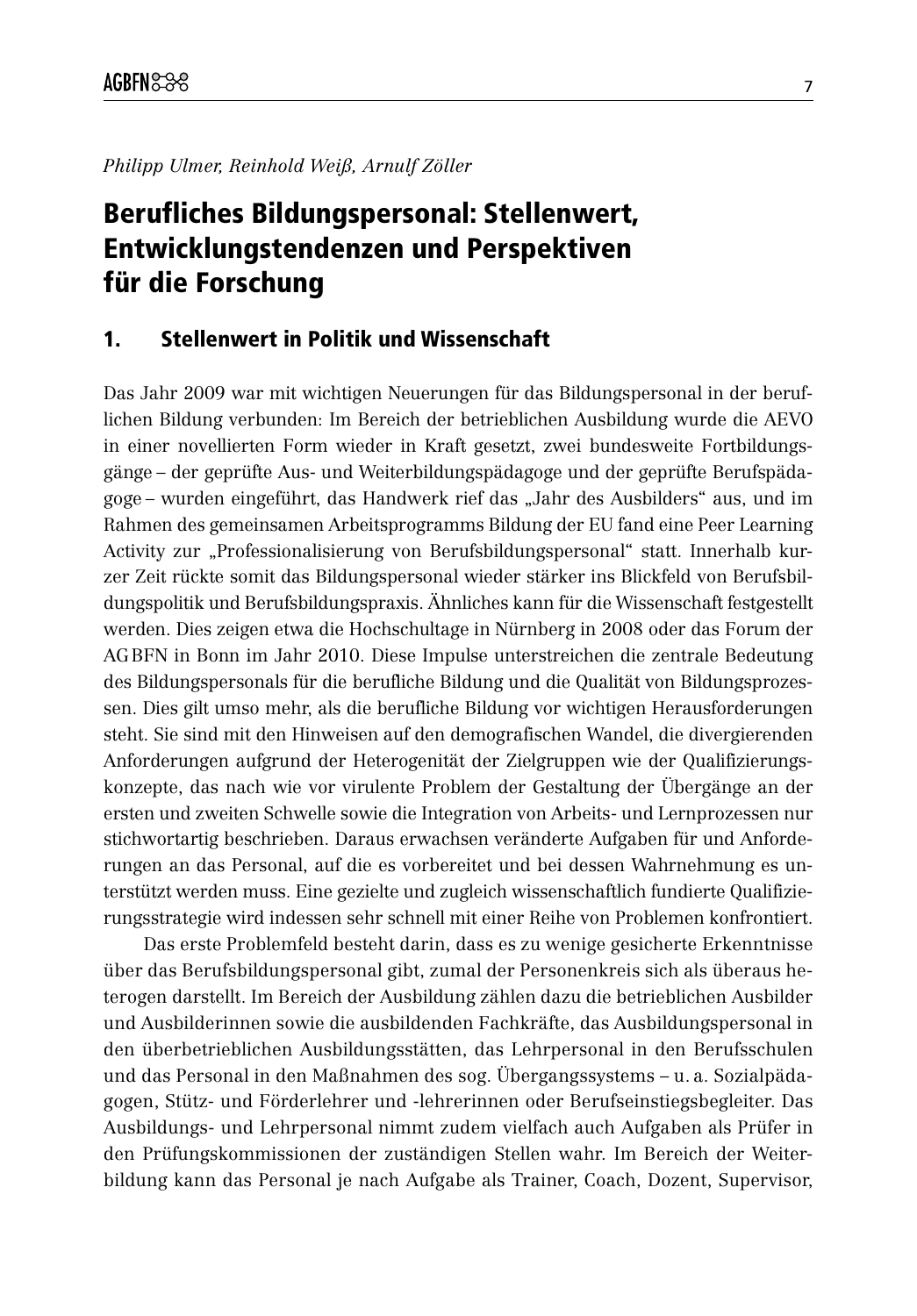Personalentwickler oder Bildungsmanager tätig sein (vgl. WITTWER 2006, S. 403 f.; DIETTRICH/JAHN 2011, S. 163). Ebenso heterogen sind die Qualifizierungswege des Berufsbildungspersonals, die von einer pädagogischen Qualifizierung durch Berufserfahrung bis hin zu einem universitären Studium reichen können.

Die eingeschränkte Verfügbarkeit empirischer Daten zum beruflichen Bildungspersonal, im betrieblichen wie auch im schulischen Bereich, stellt ein zweites Problemfeld dar. So werden zwar die Zahlen des Ausbildungs- und Lehrpersonals regelmäßig erhoben. Für 2009 waren dies ca. 680.000 Ausbilder und Ausbilderinnen, die bei den Kammern gemeldet waren (BIBB 2011, S. 200). Hinzu kamen über 101.000 Lehrkräfte im Bereich der beruflichen Schulen, wovon ca. 56.000 den Berufsschulen zugerechnet werden (STATISTISCHES BUNDESAMT 2010, S. 24 und 152). Für die übrigen Gruppen des Berufsbildungspersonals gibt es lediglich Schätzungen, die teilweise wenig aktuell sind. Die weitaus größte Gruppe, die der ausbildenden Fachkräfte, wird auf ca. 5 Millionen geschätzt (SCHMIDT-HACKENBERG et al. 1999, S.7) die des Prüfungspersonals auf ca. 300.000 (REETZ/HEWLETT 2008, S. 16). Im Bereich der Weiterbildung wird mit ca. 650.000 Lehrenden gerechnet (EGETENMEYER 2010, S. 236; FISCHELL/ROSENDAHL 2011 in diesem Band). Sie arbeiten größtenteils auf Honorarbasis. Je nach Marktentwicklung wächst oder sinkt das Arbeitsvolumen in diesem Segment.

Ein drittes Problem schließlich ist das Fehlen grundlegender Analysen der Berufspraxis und von Evaluationen der verfolgten Handlungskonzepte. So ist beispielsweise wenig über die Tätigkeitsfelder des nicht schulischen beruflichen Bildungspersonals, die Wirkungen pädagogischer Interventionen sowie über die erforderlichen Rahmenbedingungen zur Unterstützung des lebenslangen und selbstgesteuerten Lernens bekannt. Aber auch für das schulische Personal wird ein erhebliches Forschungsdesiderat beklagt (KRÜGER/DIEHL 2011, S. 127).

Im Folgenden soll zunächst der aktuelle Forschungsstand zum Berufsbildungspersonal skizziert werden. Im dritten Abschnitt wird auf einige wesentliche Herausforderungen in der Berufsbildungspraxis und auf die damit verbundenen Konsequenzen für das berufliche Lernen eingegangen. Im vierten Abschnitt schließlich sollen angesichts der Breite und Komplexität des Forschungsfeldes einige zentrale problemorientierte Fragen angerissen werden, die eine Orientierung für den künftigen Forschungsbedarf geben können.

# $2.$ Schwerpunkte und Tendenzen der Forschung

Ein erster Überblick über den Forschungsstand offenbart Forschungslücken und Diskontinuitäten. Während die Forschung zum schulischen Bildungspersonal noch auf eine relative Kontinuität zurückblicken kann, lässt sich für die Forschung zum be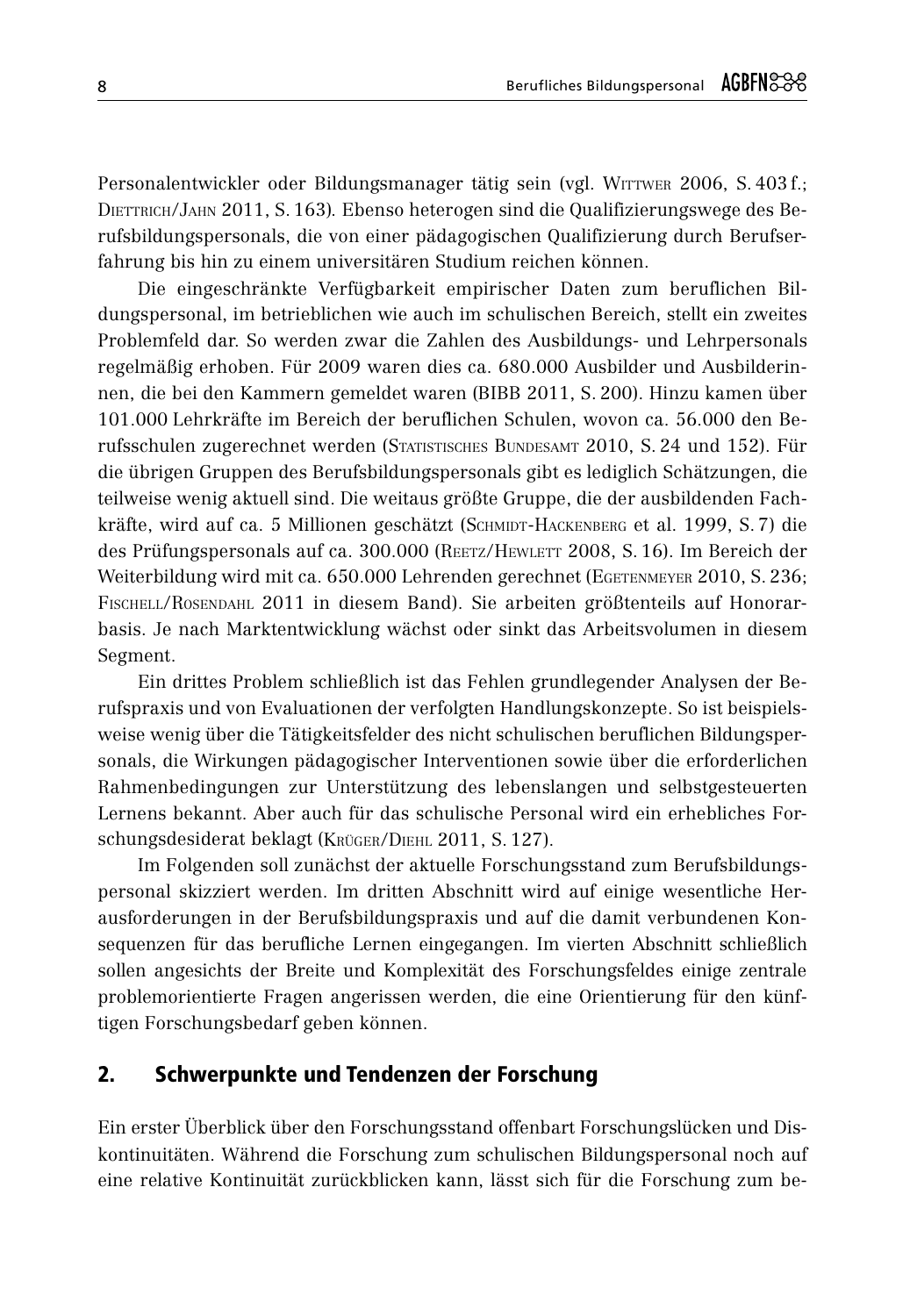trieblichen Bildungspersonal ein Bruch Ende der 1990er-Jahre konstatieren, der für einige Autoren eine Periode einleitete, in der die "Ausbilderforschung keinen großen Stellenwert hatte" (FALK/ZEDLER 2009, S. 20). Diese Periode fällt zeitlich weitgehend mit der Aussetzung der AEVO zusammen, die Meyer als eine Zeit der "Deprofessionalisierung" bezeichnet (MEYER 2008, S. 8). Einen neuen Aufschwung erlebte die Ausbilderforschung erst vor wenigen Jahren, in einer Phase, in der die AEVO zunächst novelliert und dann wieder eingeführt wurde. Beide fast parallel verlaufenden Entwicklungen – der Niedergang der Ausbilderforschung und die Aussetzung der AEVO - sind sicherlich kein Zufall. Sie machen deutlich, welch großen Einfluss die Krise auf dem Ausbildungsstellenmarkt Anfang des letzten Jahrzehnts hatte. Erst im Zuge der Entspannung durch rückläufige Bewerberzahlen sowie eine günstige wirtschaftliche Entwicklung hat die Qualität in der Aus- und Weiterbildung wieder mehr Aufmerksamkeit erfahren. Zwar hat sich die Debatte vor dem Hintergrund der europäischen Diskussion über Qualität in Bildungsprozessen auf die Messung von Lernergebnissen in Form des Outputs und Outcomes konzentriert. Es besteht jedoch weitgehend Konsens darüber, dass auch die Inputfaktoren (Voraussetzungen) und Prozessfaktoren (Durchführung) nicht außer Acht gelassen werden dürfen, da alle Faktoren in einem inhaltlichen Zusammenhang stehen (vgl. NIKOLAUS/GSCHWENDTNER/GEISSEL 2008; DIETZEN/TSCHÖPE/VELTEN 2010; siehe dazu auch die vielfältigen Länderprojekte zur Implementierung eines systematischen Qualitätsmanagements an Schulen). Zu den wesentlichen Input- und Prozessfaktoren gehören die fachliche und pädagogische Qualifikation des Bildungspersonals.

Betrachtet man die Themen der aktuellen wissenschaftlichen Diskussion über die Ausbildergualifizierung im Vergleich zu den 1980-/90er-Jahren, scheint sich auf den ersten Blick kaum etwas geändert zu haben: Erneut werden die Tätigkeitsfelder des Ausbildungspersonals und sein berufliches Selbstverständnis thematisiert, seine Rollenerweiterung zum Lernberater und Lernbegleiter analysiert sowie die Frage nach seiner Professionalisierung aufgeworfen (so z. B. DIETTRICH 2009; BAHL/DIET-TRICH 2008 und im Grunde alle Autoren, deren Beiträge in diesem Tagungsband dokumentiert sind). Bei genauerem Hinsehen zeigt sich jedoch, dass die aktuellen Forschungsfragen anders akzentuiert werden.

Es fällt auf, dass im Zusammenhang mit dem Forschungsfeld "Tätigkeitsstrukturen und Qualifizierungen" in vielen wissenschaftlichen Arbeiten nicht nur das betriebliche Ausbildungspersonal in den Blick genommen wird, sondern das gesamte Spektrum des Bildungspersonals in der Aus- und Weiterbildung in den Verschiedenen Lernorten (u. a. DIETTRICH 2009; TUTSCHNER/HAASLER 2011 in diesem Band). Exemplarisch sei auf das BIBB-Forschungsprojekt "Anforderungen an die Professionalität des Bildungspersonals im Übergang von der Schule in der Arbeitswelt" hingewiesen, in dem vier Gruppen des Bildungspersonals in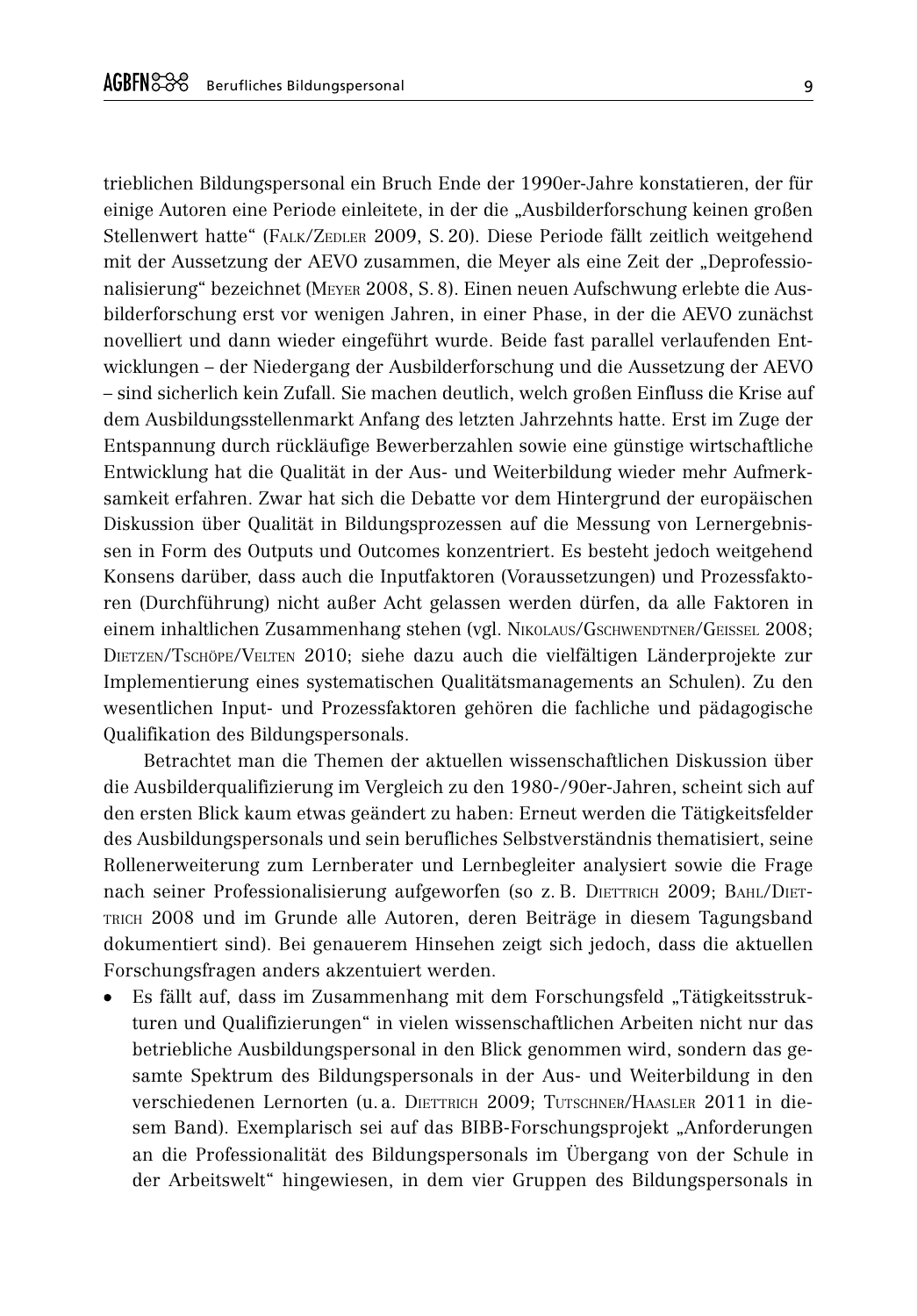einem regionalen Übergangsmanagement untersucht werden (BYLINSKI/FRANZ/ LÜDEMANN 2010). Auch der Titel des AG-BFN-Forums spiegelt diesen erweiterten Fokus wider.

- Beim Thema "berufliches Selbstverständnis" hat sich offenbar das Forschungsziel geändert. Es wird nun nicht mehr nur danach gefragt, ob sich Ausbilder eher als Vermittler von Fachwissen oder als "Erzieher" verstehen, sondern es liegt ein erweitertes Aufgabenverständnis zugrunde. Die Heterogenität der Aufgaben und Rollen wird durch Typologien zu systematisieren versucht. Dies verdeutlicht beispielsweise BURCHERT in diesem Band mit ihrem Versuch, eine "Typologie des pädagogischen Selbstverständnisses hauptamtlicher Ausbilder" zu erstellen.
- Bei der Analyse der Rollenerweiterung des Bildungspersonals gerade auch mit Blick auf die gestiegene Heterogenität der Jugendlichen - wird zunehmend auf sozialpädagogische Aufgaben hingewiesen. Von besonderer Bedeutung ist die sozialpädagogische Funktion des Personals im sog. Übergangssystem. Das Memorandum der Sektion für Berufs- und Wirtschaftspädagogik weist in diesem Zusammenhang auch auf die Notwendigkeit hin, das Personal in den verschiedenen Einrichtungen des Übergangssystems für eine "professionelle Kooperation" zu gualifizieren, "um kooperativ die individuellen Problemlagen der Jugendlichen bearbeiten zu können" (SEKTION BERUFS- UND WIRTSCHAFTSPÄDAGOGIK DER DGFE 2009,  $S. 26.$
- Das Forschungsfeld "Professionalisierung" hat durch die Einführung der beiden bundesweiten Fortbildungsabschlüsse – geprüfter Aus- und Weiterbildungspädagoge und geprüfter Berufspädagoge – neue Impulse erhalten. Einige Autoren sehen darin eine Möglichkeit "geregelter Qualifizierungen", die Aufstiegs- und Karrierewege eröffnen, oder gar eine Verberuflichung der Ausbildertätigkeit (vgl. DIETTRICH/MEYER 2008, S. 276 f.; MEYER 2008, S. 9). Bei den meisten Autoren wird der Professionalisierungsbegriff eher als ein umfassender Kompetenzerwerb im Sinne von Professionalität verstanden (vgl. u. a. WITTWER 2010), wie er im Grunde schon Ende der 1990er-Jahre formuliert wurde (PÄTZOLD 1997, S. 251f). Dieses Verständnis von Professionalisierung ist auch eine grundlegende Klammer für die europäische Diskussion über das Berufsbildungspersonal (vgl. BAHL/GROLL-MANN 2011).
- Im Bereich der Weiterbildung ist berufliches Bildungspersonal vielfach entweder selbstständig oder nebenberuflich tätig. Über die eigentlichen Lehraufgaben hinaus werden in wachsendem Maße auch Beratungsaufgaben (z. B. bei der Identifizierung von Bildungsbedarf) oder Supportfunktionen (z. B. Entwicklung von Medien) wahrgenommen. Dies ist einerseits Ausdruck einer dynamischen Entwicklung des Tätigkeitsfeldes, andererseits dem Umstand geschuldet, dass nur auf diesem Wege ein gesichertes Einkommen erwirtschaftet werden kann.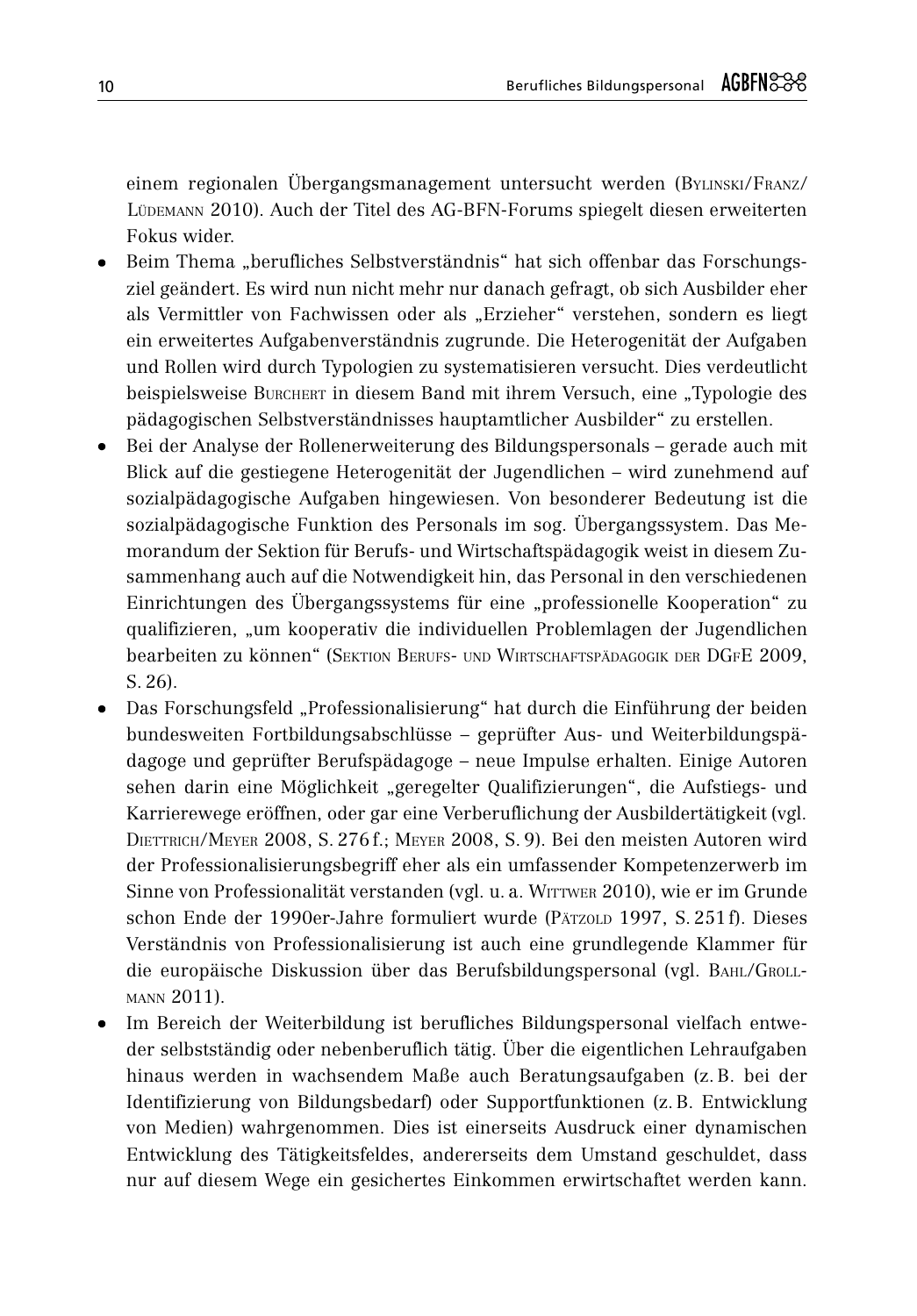Auf die Bedeutung der Beschäftigungssituation des Personals für die Qualität der Weiterbildung gehen FISCHELL/ROSENDAHL in ihrem Beitrag (in diesem Band) ein.

# $\overline{\mathbf{3}}$ Herausforderungen für das berufliche Bildungspersonal

#### $3.1$ Ausschöpfung von Potenzialen - Umgehen mit Heterogenität

Die geburtenschwächeren Jahrgänge sind inzwischen auf dem Ausbildungsstellenmarkt angekommen. Noch kann die Situation nicht in allen Regionen als entspannt bezeichnet werden, die Trendwende ist aber unverkennbar. Für die Ausbildungsbetriebe bedeutet es, dass die Zahl der Bewerbungen um Ausbildungsplätze geringer geworden ist und weiter zurückgehen wird. Es wird folglich schwieriger werden, genügend und hinreichend qualifizierten Nachwuchs zu gewinnen. Unternehmen müssen selbst aktiv werden, um Jugendliche für eine Ausbildung zu gewinnen. Sie stehen dabei vor einer doppelten Herausforderung. Auf der einen Seite gilt es, das vorhandene Bewerberreservoir besser auszuschöpfen. Auf der anderen Seite müssen die Berufsausbildung sowie eine anschließende Karriere auch für junge Menschen mit einer Studienberechtigung ausreichend attraktiv sein.

Die Anforderungen der Betriebe in der Ausbildung sind in der Vergangenheit tendenziell gestiegen, zugleich ist die Leistungsfähigkeit der Lehrstellenbewerber nach Einschätzung von Experten sowie Vertretern der Wirtschaft eher gesunken. Nach dem BIBB-Expertenmonitor waren 97 Prozent der befragten Berufsbildungsfachleute der Meinung, dass die Komplexität der Berufswelt in den letzten 15 Jahren gestiegen sei. Hinsichtlich der Leistungsfähigkeit der Bewerber stellten sie fest, dass die schriftliche Ausdrucksfähigkeit, die Beherrschung der Rechtschreibung und die Fähigkeit zum einfachen Kopfrechnen nachgelassen hätten (EHRENTHAL/EBERHARD/ ULRICH 2005, S.4 f.). Die mangelnde "Ausbildungsreife" vieler Jugendlicher wird denn auch von der Wirtschaft als Grund dafür genannt, dass zahlreiche Ausbildungsplätze unbesetzt bleiben (vgl. DIHK 2010).

Um ihre Ausbildungsplätze besetzen zu können, werden die Betriebe mittelfristig ihre Rekrutierungsstrategie ändern müssen. Für viele wird es nicht mehr möglich sein, wie in der Vergangenheit den Nachwuchs vorwiegend unter den leistungsstarken Schulabgängern auszuwählen. In Zukunft wird es erforderlich sein, den Blick stärker auf jene Jugendlichen bzw. jungen Erwachsenen zu richten, die bislang ohne Ausbildung geblieben sind. In berufsvorbereitenden Maßnahmen wie auch in den beruflichen Vollzeitschulen finden sich viele Jugendliche, die wegen einer mangelnden oder vermeintlich zu geringen Ausbildungsreife, aber auch wegen fehlender Ausbildungsplätze in einzelnen Regionen keine Lehrstelle gefunden haben. Im Jahr 2008 befanden sich knapp 400.000 Jugendliche im sogenannten Übergangssystem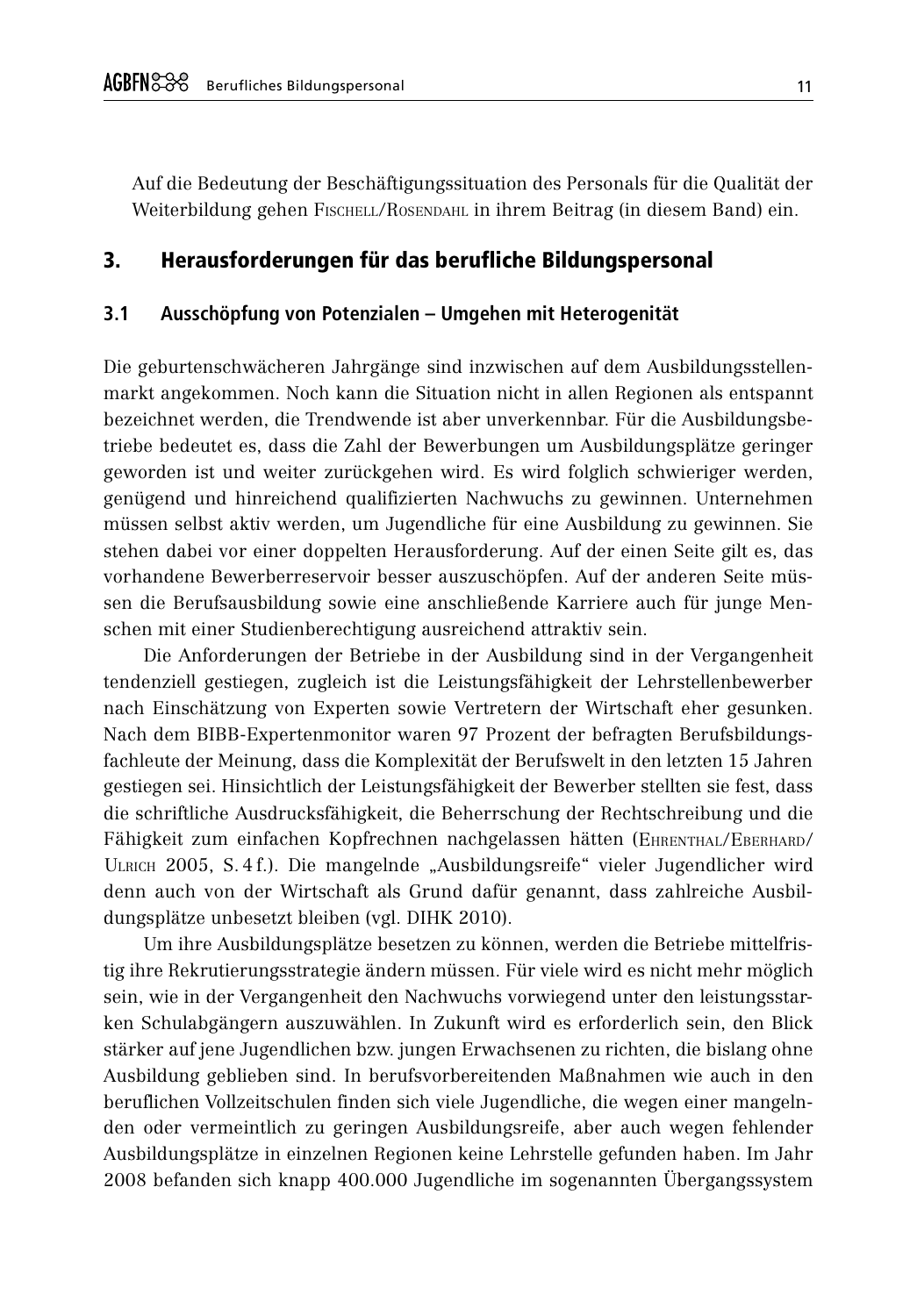(AUTORENGRUPPE BILDUNGSBERICHTERSTATTUNG 2010, S. 7). Aufgrund der demografischen Entwicklung und der Verbesserung der Lage auf dem Ausbildungsmarkt ist diese Zahl inzwischen deutlich zurückgegangen. Im Jahr 2010 verzeichnete dieser Bereich nach der integrierten Ausbildungsberichterstattung nur rund 324.000 junge Menschen (Statistisches Bundesamt 2011, S. 5).

Nach Einschätzung von Berufsbildungsexperten muss das sog. Übergangssystem dringend reformiert werden (vgl. SEKTION BERUFS- UND WIRTSCHAFTSPÄDAGOGIK DER DGFE 2009; BERTELSMANN STIFTUNG 2010; Empfehlung des Hauptausschusses, 2011). Ziel muss es sein, entweder eine vollqualifizierende Ausbildung zu vermitteln oder die Übergänge in eine derartige Ausbildung, insbesondere in anerkannten Ausbildungsberufen, zu verbessern. Ein Kernelement bei den zahlreichen Reformvorschlägen bildet das Bildungspersonal, da es die Jugendlichen nicht nur fachlich an die Anforderungen in der Ausbildung heranführen soll, sondern ihnen auch dabei helfen soll, ihre persönliche Situation besser zu bewältigen, und daher zunehmend sozialpädagogische Aufgaben erfüllen muss. Dies hat Auswirkungen auf das Anforderungsprofil des Bildungspersonals. Neben den fachlichen und berufspädagogischen Kompetenzen benötigt es in vielen Fällen auch sozialpädagogische Kompetenzen.

Vor diesem Hintergrund wird es für die Betriebe, aber auch für die beruflichen Schulen zunehmend wichtiger, ihre Ausbildung bzw. ihren Unterricht flexibler zu gestalten, um der gestiegenen Heterogenität in der Vorbildung, der Lernfähigkeit und der soziokulturellen Herkunft der Jugendlichen gerecht werden zu können. Eine entscheidende Voraussetzung hierfür sind gut qualifizierte Ausbilder und Ausbilderinnen sowie Lehrkräfte. Eine gute Qualifikation des Ausbildungspersonals wird als Ausdruck für die Qualität der beruflichen Ausbildung an Bedeutung zunehmen, um leistungsstarke Jugendliche zu gewinnen. Denn insgesamt bedeutet der Mangel an Ausbildungsplatzbewerbern eine Stärkung der Position ausbildungsinteressierter Jugendlicher. Für sie verbessern sich die Möglichkeiten, sich zwischen verschiedenen Ausbildungsbetrieben zu entscheiden. Ein wesentliches Kriterium dürfte dabei die Qualität der von den Betrieben angebotenen Ausbildung sein. Wie aus einer Studie des BIBB hervorgeht (BEICHT/KREWERTH/EBERHARD/GRANATO 2009), ist in den Augen der Jugendlichen das Ausbildungspersonal und sein Verhalten von zentraler Bedeutung.

#### $3.2$ Förderung der beruflichen Handlungsfähigkeit

Im Rahmen der Einführung neuer Organisationskonzepte sind kleinteilige, durch Arbeitsteilung zergliederte Aufgaben vielfach durch ganzheitliche und integrierte Arbeitsformen ersetzt worden. Dadurch ergeben sich veränderte und partiell erhöhte Qualifikationsanforderungen an die Beschäftigten. Neben der berufsfachlichen Quali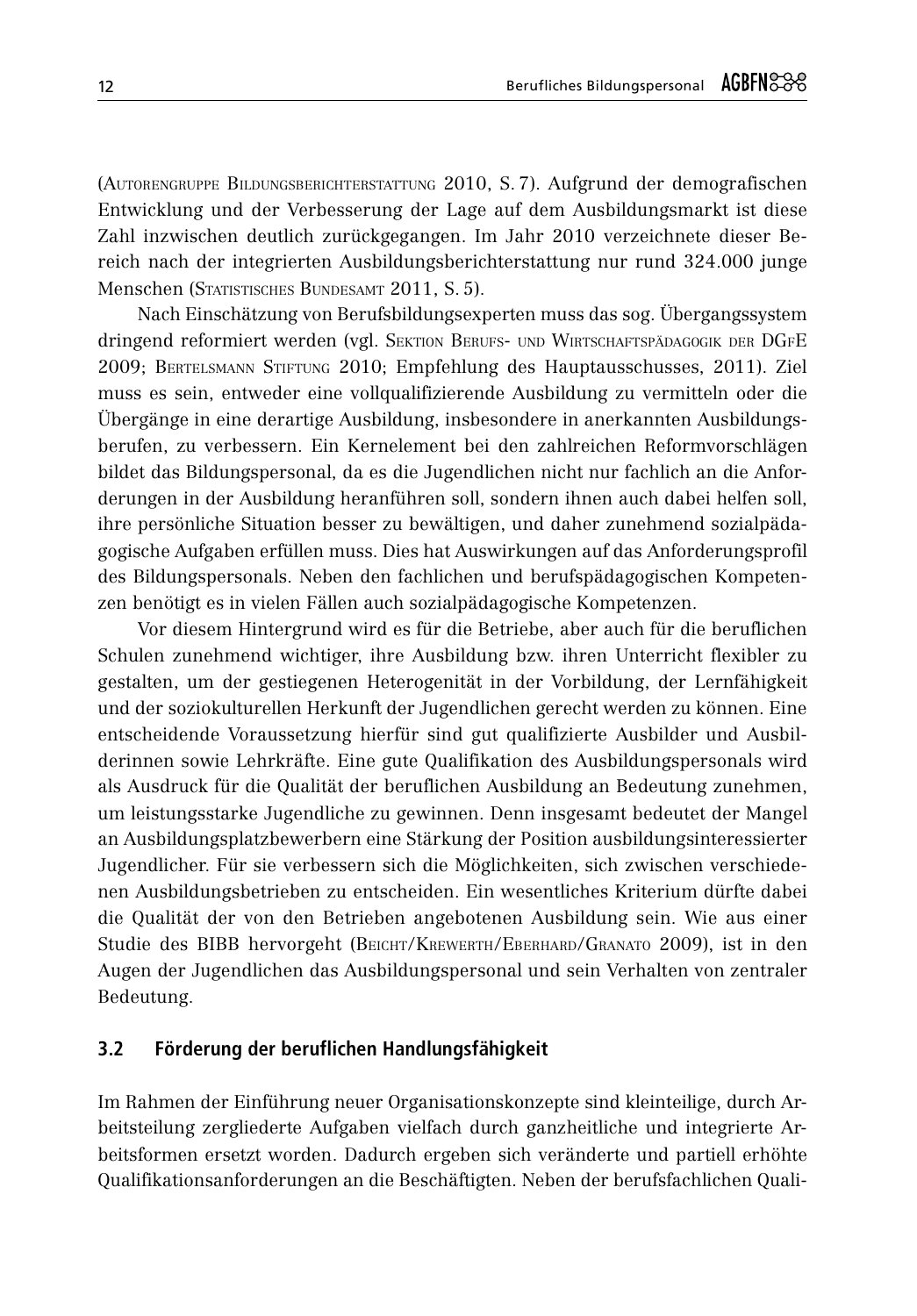fikation werden von ihnen verstärkt auch Fähigkeiten wie Flexibilität. Leistungs- und Kooperationsbereitschaft und Motivation bei der Arbeit erwartet. Die Beschäftigten sollen selbstständig Sachverhalte erkennen, über Problemlösungsstrategien verfügen, Kooperationsfähigkeit sowie Verantwortungsbewusstsein zeigen.

Der Erwerb einer umfassenden beruflichen Handlungsfähigkeit wurde zum neuen Leitbild der betrieblichen und schulischen Ausbildung. Von den Ausbildern und Ausbilderinnen in den Betrieben wird nunmehr erwartet, dass sie den Jugendlichen "nicht nur fachliches Wissen und fachliche Fähigkeiten vermitteln, sondern auch selbstständiges Denken und Handeln, Problemlösungsfähigkeit sowie die Kooperations- und Kommunikationsfähigkeiten ihrer Auszubildenden fördern können" (REETZ 2002, S.15). Im Zentrum des didaktischen Konzepts zur Förderung der beruflichen Handlungsfähigkeit stand das handlungsorientierte Lernen, das sich zur didaktischen Leitlinie in der Berufsbildung entwickelte. In der Berufsschule wurde das "Lernfeldkonzept" eingeführt, mit dem das handlungsorientierte Lernen gefördert werden sollte. Mit der handlungsorientierten Didaktik veränderte sich auch die Rolle des Ausbildungspersonals und des Lehrpersonals in den Berufsschulen. Sie sollten nunmehr ihre Rolle als Wissensvermittler um die Rollen eines Organisators, Moderators und Beraters von Lernprozessen erweitern (DIETTRICH 2009). Mehrere Modellversuche zum selbstgesteuerten Lernen unterstützten diese Entwicklung auf Schulseite.

Ein Blick in die Praxis zeigt jedoch, dass der vielfach propagierte Paradigmenwechsel in der beruflichen Bildung noch unzureichend realisiert ist. So lassen Untersuchungen erkennen, dass der Einsatz handlungsorientierter Methoden noch wenig genutzt wird bzw. die Umsetzung in vielen Fällen Schwierigkeiten bereitet. So stellt Pätzold beispielsweise, Bezug nehmend auf Untersuchungen in Betrieben des gewerblich-technischen Bereichs und der IT-Branche, "eine ernüchternde Realität" fest. Danach dominierten bei den in Betrieben des gewerblich-technischen Bereichs eingesetzten Ausbildungsmethoden klar die traditionellen Methoden der Demonstration und der Vier-Stufen-Methode. In den Betrieben der IT-Branche stellte sich die Situation etwas anders dar. Dort lagen das Lernen mit dem Computer, die Projektmethode sowie das auftragsorientierte Lernen vorne, während die Demonstration und die Vier-Stufen-Methode nur einen mittleren Platz einnahmen. Auffallend in beiden untersuchten Bereichen war jedoch die Einschätzung der Befragten hinsichtlich der Leittextmethode, einer klassischen handlungsorientierten Methode. Sie wurde in den Betrieben am seltensten eingesetzt und von den Schülern am schlechtesten bewertet (PÄTZOLD 2009, S. 132 f.).

Anders schätzen die Jugendlichen die im Zusammenhang mit der Handlungsorientierung erfolgte stärkere Integration der Ausbildung in die Arbeitsprozesse ein. Mit der sog. Prozessorientierung und der damit verbundenen Anwendung des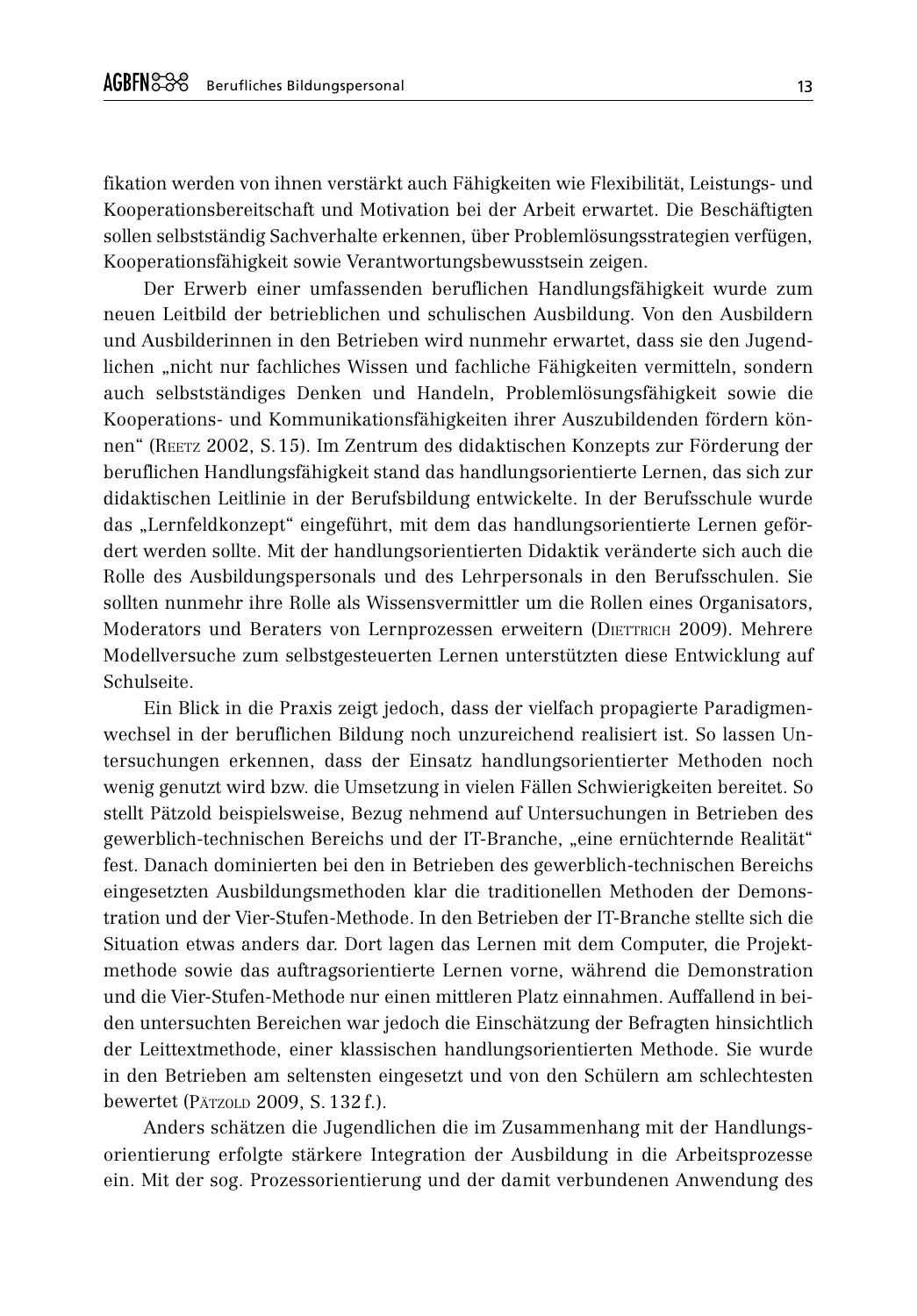Gelernten verbindet sich für sie eine gute Ausbildung. So ist es für die Jugendlichen "sehr bedeutsam", dass sie "nicht nur einzelne Arbeitsschritte durchführen, sondern auch in größere Aufgaben richtig mit einbezogen werden". Auch erwarten sie, während der Ausbildung "echte Arbeit für den Betrieb leisten" zu können (BEICHT/KREWERTH 2009, S.10; BEICHT/KREWERTH/EBERHARD/GRANATO 2009, S.6). In Großunternehmen hat die Prozessorientierung dazu geführt, dass die Ausbildung von den Lehrwerkstätten zunehmend in die Produktionsstätten verlagert wurde (vgl. WAGNER in diesem Band) und dadurch die Bedeutung der ausbildenden Fachkräfte angestiegen ist.

Eine Bilanzierung des Lernfeldkonzeptes in den Berufsschulen wird dadurch erschwert, dass die Umsetzung in den einzelnen Bundesländern unterschiedlich gehandhabt wird. Das Konzept wird jedoch seit Jahren kontrovers diskutiert. Kritisch wird unter anderem angemerkt, dass vor allem leistungsstarke Schüler vom handlungsorientierten Unterricht profitieren; Lernschwache demgegenüber "drohen unterzugehen" (RIEDL 2010, S. 2). Dengler bemängelt, dass es an Konzepten fehle, "die eine fundierte und schlüssige Umsetzung ermöglichen" (DENGLER 2010, S. 21). Für Czycholl ist ein solcher Unterricht deshalb "nicht besonders erfolgreich, weil er das voraussetzt, was das mühsamste Ausbildungsziel der nächsten Zeit sein wird, nämlich die Auszubildenden und die Schüler zu einem selbstorganisierten Lernen zu befähigen" (CZYCHOLL 2009, S. 193).

Diese Hinweise mögen genügen, um zu verdeutlichen, dass der in den 1980/90er-Jahren eingeleitete Paradigmenwechsel von einer Vermittlungsdidaktik hin zu einer handlungsorientierten Didaktik noch viele Fragen offengelassen hat. Dies betrifft zum einen das Bildungspersonal, das in diesem Prozess eine Schlüsselrolle einnimmt, weil es vor neue, erweiterte Anforderungen gestellt wird. Es muss für seine veränderten und anspruchsvolleren Aufgaben entsprechend qualifiziert und unterstützt werden und die Möglichkeit erhalten, sich fortzubilden. Zum anderen wird es sehr darauf ankommen, verbesserte Konzepte zur Förderung des handlungsorientierten Lernens zu entwickeln und Rahmenbedingungen an den verschiedenen Lernorten zu schaffen, die eine Implementierung dieser Konzepte nachhaltig fördern.

### $\mathbf{A}$ Problemorientierte Fragen - Forschungsbedarf

Aus dem hier skizzierten Forschungsstand und den Entwicklungstendenzen der beruflichen Bildung lassen sich eine Reihe von Konsequenzen für die weitere Forschung ableiten. Die Vielfalt möglicher Ansätze soll im Folgenden auf vier Themenfelder konzentriert werden.

1. Es besteht ein zu geringer Kenntnisstand über die Situation des mit Aus- und Weiterbildungsaufgaben betrauten Bildungspersonals sowie über seine sich immer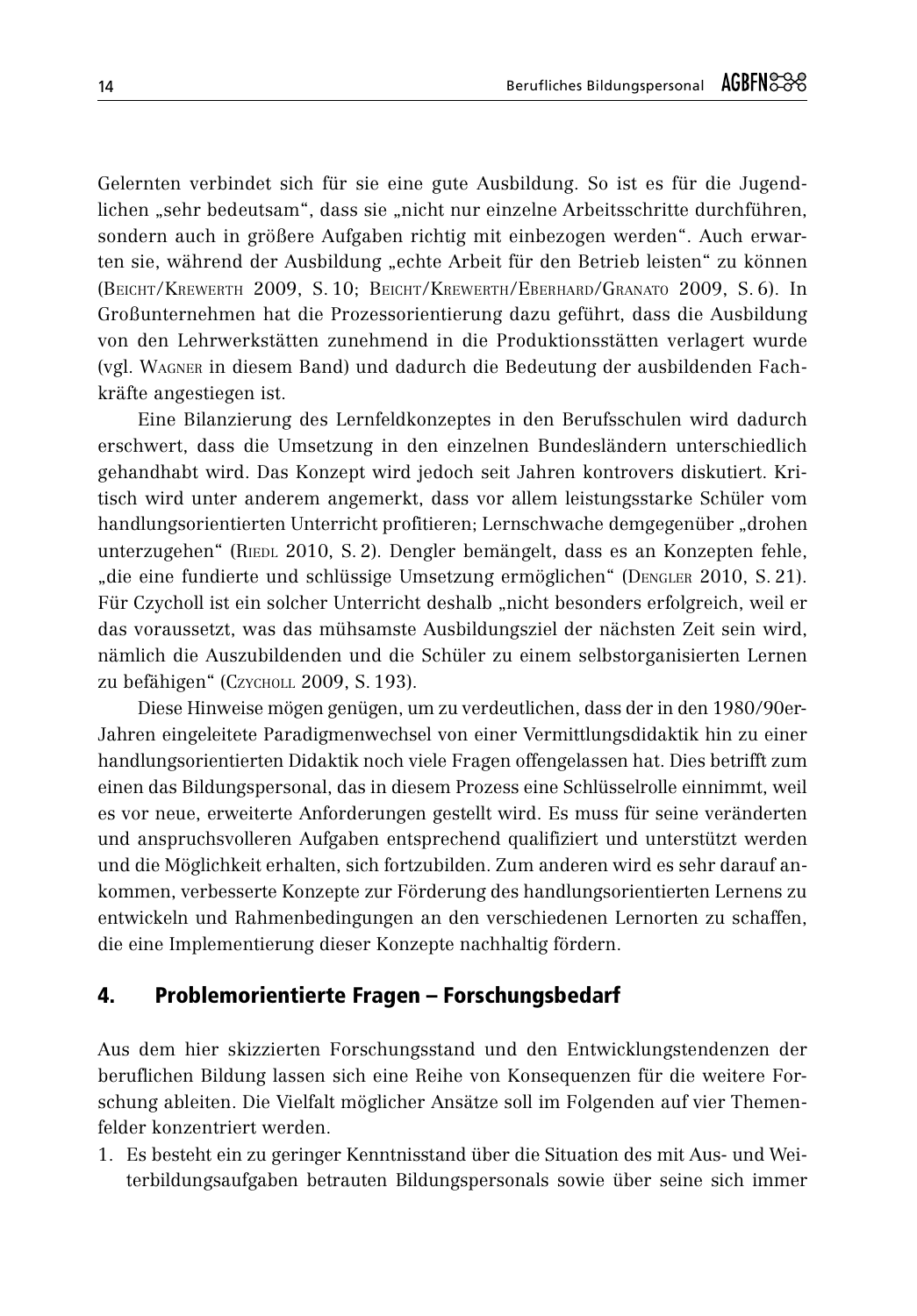mehr ausdifferenzierenden Tätigkeiten. Die bisherigen Untersuchungen haben meistens nur einen explorativen Charakter. Es ist daher dringend erforderlich, die empirischen Grundlagen zu erweitern, um fundierte und tragfähige Analysen zu ermöglichen. Sinnvoll erscheint es – dies gilt besonders für das betriebliche Berufsbildungspersonal – die empirischen Untersuchungen auch nach Betriebsgrößen und nach Branchen durchzuführen. Für das schulische Bildungspersonal wird ebenfalls ein Defizit an Studien und empirischem Wissen beklagt: "Empirische Daten fehlen sowohl zu ihren demografischen Merkmalen als auch zu ihrer Ausbildung, zu ihrem fachlichen Wissen, ihren Ausbildungszielen, zu ihren Überzeugungen oder zu ihrem Handeln in Lehrveranstaltungen" (KRÜGER/DIEHL 2011). Neben der persönlichen und beruflichen Situation des Berufsbildungspersonals sollten zukünftig größer angelegte Studien vor allem auch den immer wieder zitierten Rollenwandel des Personals in den Blick nehmen und für mehr Klarheit sorgen. Findet dieser Rollenwandel tatsächlich statt? Wie hat sich die Arbeitsweise des Personals in den Betrieben, den Einrichtungen des Übergangssystems und in den Schulen tatsächlich geändert? Welche Anforderungsprofile ergeben sich daraus für das Berufsbildungspersonal?

- 2. Um das Potenzial handlungsorientierter Lernkonzepte besser ausschöpfen zu können, müsste eine größere Anzahl von Evaluierungen durchgeführt werden. Folgende Fragen sollten dabei im Vordergrund stehen: Wo liegen die Probleme? Warum werden handlungsorientierte Methoden noch so selten genutzt? Liegt es an der mangelnden Methodenkompetenz des Berufsbildungspersonals? Sind die strukturellen Rahmenbedingungen unzureichend (zu wenig Zeit, mangelnde Kooperation, zu wenig Unterstützung des Personals)? Die Evaluationsergebnisse könnten wertvolle Hinweise darauf geben, wie Qualifizierungsangebote des Bildungspersonals noch stringenter auf handlungsorientierte Methoden ausgerichtet werden können. Hier besteht nach unserer Ansicht erheblicher Forschungsund Entwicklungsbedarf.
- 3. Von zentraler Bedeutung jeglicher berufspädagogischer Tätigkeit ist die Interaktion zwischen Lehrenden und Lernenden. Dies haben nicht nur Studien über Ausbildungsqualität, sondern auch Untersuchungen über die Ursachen vorzeitiger Vertragslösungen gezeigt. Die Relevanz der pädagogischen Interaktion ergibt sich zudem dadurch, dass Jugendliche in der Ausbildung die betriebliche Kultur erst kennenlernen müssen und diese von ihnen andere Verhaltensweisen verlangt, als sie sie von ihrem Alltag her kennen und gewohnt sind. Dies kann zu wechselseitigen Missverständnissen und Konflikten führen. Es wäre daher wichtig, den Fragen nachzugehen, welchen Einfluss die Kommunikation und Interaktion zwischen dem Berufsbildungspersonal und den Lernenden hat und wie diese verbessert werden kann.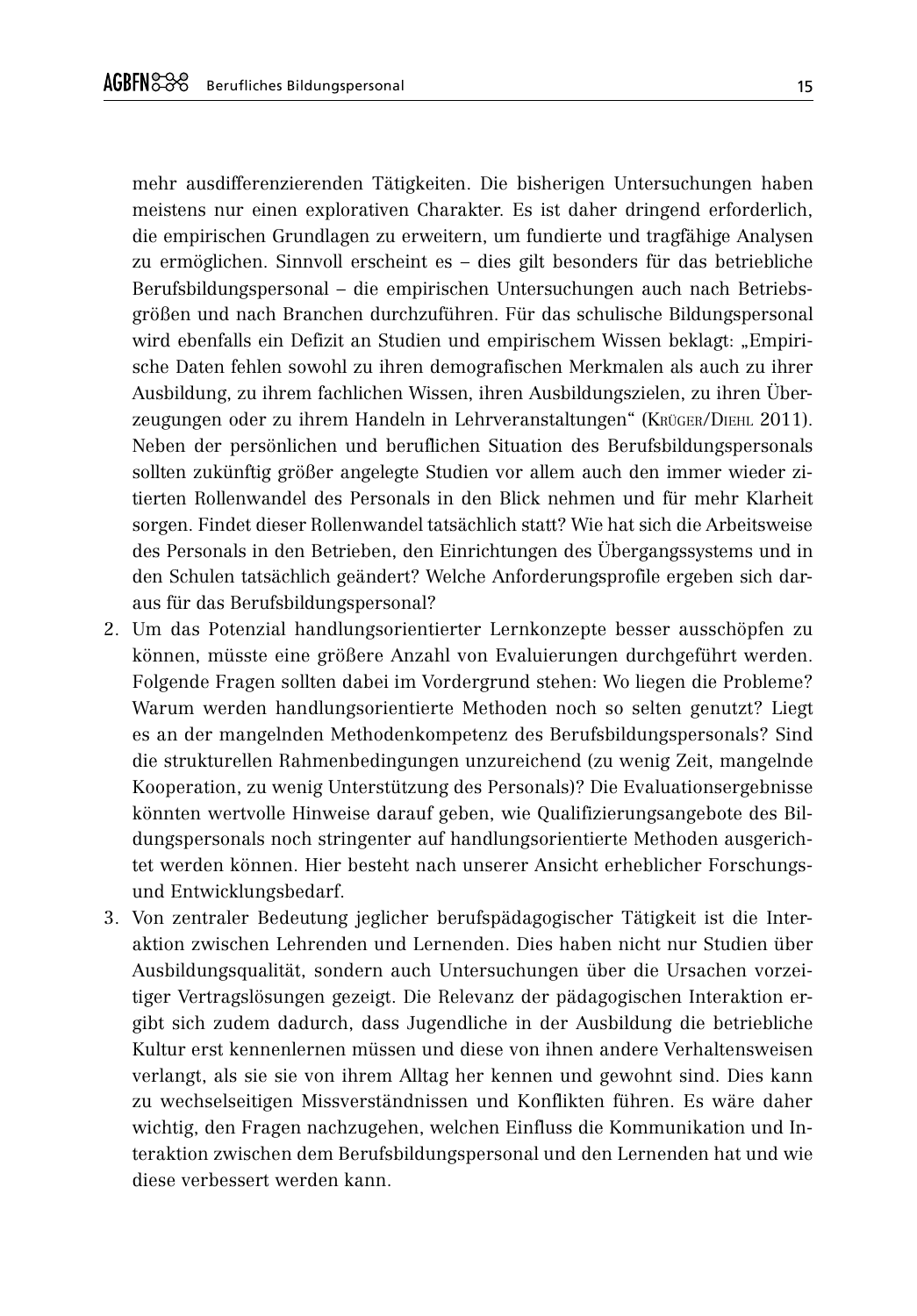4. Ein wichtiger Faktor für die Qualität der beruflichen Ausbildung ist eine gute Lernortkooperation. Diese spielt nicht nur für das handlungsorientierte Lernen eine wichtige Rolle. Der regelmäßige Informationsaustausch ist auch für die Persönlichkeitsentwicklung der Jugendlichen sehr wichtig. Hier müssten Fortbildungskonzepte entwickelt werden, um die Kooperationsfähigkeit der Akteure zu professionalisieren. Im Übergangssystem spielt die Lernortkooperation nicht nur zur Bewältigung der sozialpädagogischen Aufgaben eine besondere Rolle, sondern auch in struktureller Hinsicht, um beispielsweise die verschiedenen Teilsysteme des Übergangssystems besser miteinander zu verzahnen. Entsprechende Untersuchungen könnten Aufschluss darüber geben, wie derartige Kooperationen institutionell gestützt werden könnten.

# Literatur

AUTORENGRUPPE BILDUNGSBERICHTERSTATTUNG: Bildung in Deutschland, Bielefeld 2010

- BAHL, Anke; DIETTRICH, Andreas: Die vielzitierte "neue Rolle" des Ausbildungspersonals Diskussionslinien, Befunde und Desiderate, Bonn 2008, bwp@Profil 2008, http://www. bwpat.de/ht2008/ws25/bahl\_diettrich\_ws25-ht2008\_spezial4.pdf (19.01.2011)
- BAHL Anke; GROLLMANN, Philipp: Professionalisierung des Bildungspersonals in Europa. Was kann Deutschland lernen? Bielefeld 2011
- BEICHT. Ursula: KREWERTH, Andreas: Qualität der betrieblichen Ausbildung im Urteil von Auszubildenden und Berufsbildungsfachleuten. In: Berufsbildung in Wissenschaft und Praxis (2009) 5, S, 9-13
- BEICHT, Ursula; KREWERTH, Andreas; EBERHARD, Verena; GRANATO; Mona: Viel Licht aber auch Schatten. Qualität dualer Berufsausbildung aus Sicht der Auszubildenden. BIBB Report 9/09
- BERTELSMANN STIFTUNG: Eckpunkte der Initiative "Übergänge mit System", 2010, http://www. bertelsmann-stiftung.de/cps/rde/xbcr/SID-6CC4E7FA-039540A4/bst/xcms bst dms 32110 32112 2.pdf (04.03.2011)
- BIBB (Hrsg.): Datenreport zum Berufsbildungsbericht 2011, Bonn 2011
- BYLINSKI, Ursula; FRANZ, Stephan; LÜDEMANN, Sandra: Anforderungen an die Professionalität des Bildungspersonals im Übergang von der Schule in die Arbeitswelt. Zwischenbericht, Bonn 2010, http://www2.bibb.de/tools/fodb/pdf/zw\_34301.pdf (08.03.2011)
- CZYCHOLL, Reinhard: Handlungsorientierung und Kompetenzentwicklung in der beruflichen Bildung - Umsetzung, Begründung, Evaluation. In: Bonz, Bernhard (Hrsg.): Didaktik und Methodik der Berufsbildung, Baltmannsweiler 2009, S. 172–194
- DENGLER, Marcus: Erfahrungen aus der Umsetzung des Lernfeldkonzeptes. Herausforderungen für die Fachdidaktik. In: Berufsbildung (2010), Heft 124, S. 19–21
- DIETTRICH, Andreas: Bildungspersonal in Schule und Betrieb zwischen Polyvalenzanforderungen und Professionalisierung, bwp@Profil 2 (2009), http://www.bwpat.de/profil2/diettrich\_profil2.pdf (27.02.2011)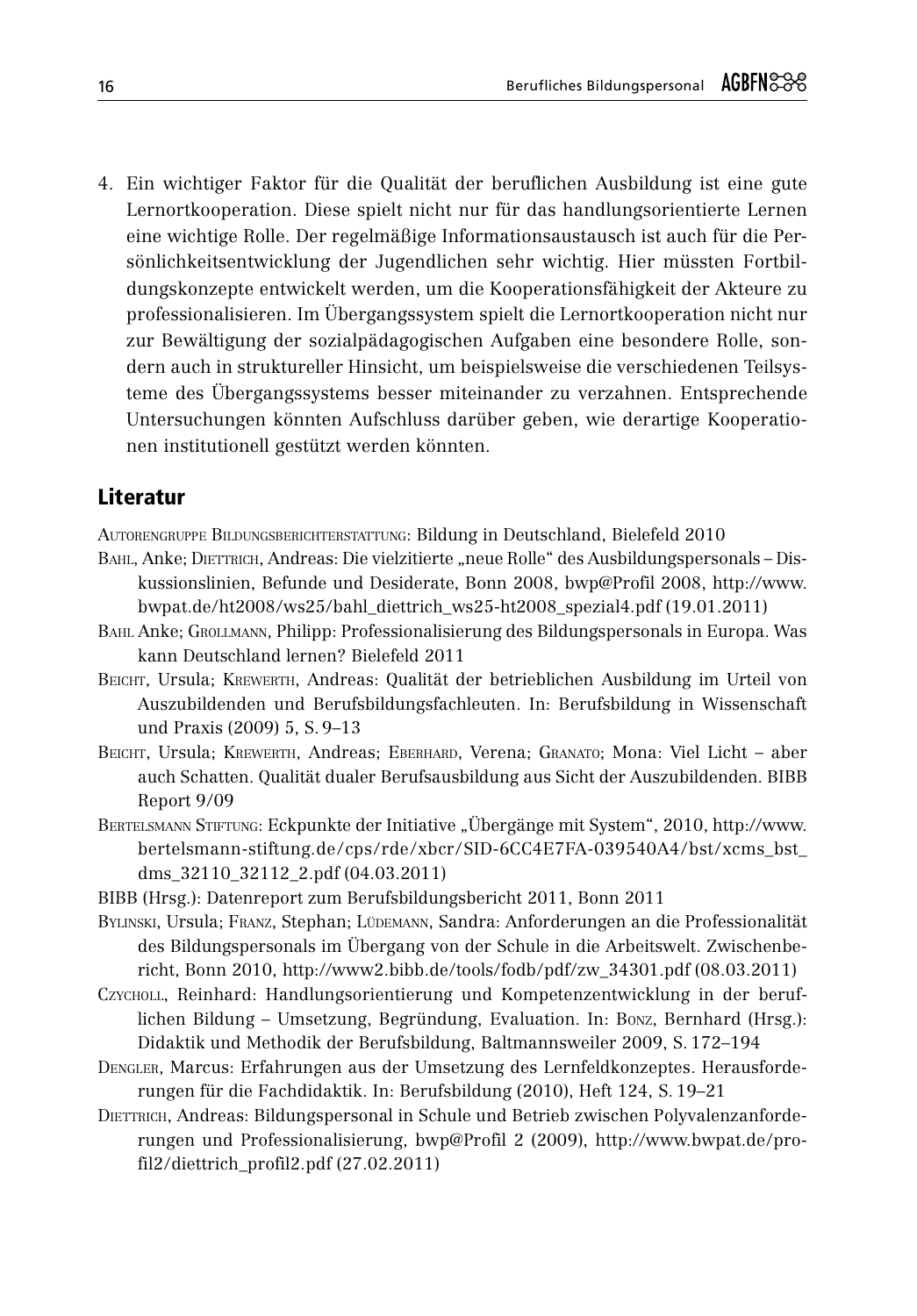- DIETTRICH, Andreas; JAHN, Robert W.: Konzepte der Netzwerkbildung und Professionalisierung des beruflichen Bildungspersonals zur Bewältigung der Übergangs- und Integrationsprobleme in den neuen Bundesländern. In: KREKEL, Elisabeth M.; LEX, Tilly (Hrsg.): Neue Jugend, neue Ausbildung? Bielefeld 2011, S. 157–171
- DIETTRICH, Andreas; MEYER, Rita: Qualifizierung und Professionalisierung des Bildungspersonals als Ansatz der Qualitätssicherung. In: BALS, Thomas; HEGMANN, Kai; WILBERS, Karl (Hrsg.): Qualität in Schule und Betrieb. Forschungsergebnisse und gute Praxis. Tagungsband zu den 15. Hochschultagen Berufliche Bildung 2008 in Nürnberg, Köln 2008, S. 276-282
- DIETZEN, Agnes; TSCHÖPE, Tanja, VELTEN, Stefanie: In die Blackbox schauen Kompetenzen messen, Ausbildungsqualität sichern. In: Berufsbildung in Wissenschaft und Praxis  $(2010)$  1, S. 27-30
- DIHK-Umfrage vom April 2010: "Ausbildung 2010", http://www.dihk.de/inhalt/download/ausbildungsumfrage 10.pdf
- EGETENMEYER, Regina: Personal. In: ARNOLD, Rolf; NOLDA Sigrid; NUISSL, Ekkehard (Hrsg.): Wörterbuch Erwachsenenbildung. 2. Aufl., Regensburg 2010, S. 236-237
- EHRENTHAL, Bettina; EBERHARD, Verena; ULRICH, Joachim Gerd: Ausbildungsreife Auch unter den Fachleuten ein heißes Eisen. Ergebnisse des BIBB-Expertenmonitors, Bonn 2005, http://www.bibb.de/de/21840.htm (08.03.2011)
- Empfehlung des Hauptausschusses des Bundesinstituts für Berufsbildung: Leitlinien zur Verbesserung des Übergangs Schule – Beruf. Bonn, 17. Juni 2011 (http://www.bibb. de/dokumente/pdf/HA148.pdf (4.11.2011)
- FALK, Rüdiger; ZEDLER, Reinhard: Qualitätssicherung bei der Qualifizierung der betrieblichen Ausbilderinnen und Ausbilder. In: Berufsbildung in Wissenschaft und Praxis  $(2009)$  5, S,  $19-22$
- KRÜGER, Jana; DIEHL, Thomas: Pädagogische Professionalität und Lehrerbildung. In: Die berufsbildende Schule (2011), Heft 4, S. 127-130
- MEYER, Rita: Professionalisierung als Konzept zur Qualitätssicherung Perspektiven für das Berufsbildungspersonal und -forschung, http://www.bwpat.de/ht2008/ws25/meyer\_ ws2 5-ht2008\_spezial4.pdf (25.02.2011)
- NIKOLAUS, Reinhold; GSCHWENDTNER, Tobias; GEISSEL, Bernd: Entwicklung und Modellierung beruflicher Fachkompetenz in der gewerblich-technischen Grundbildung. In: Zeitschrift für Berufs- und Wirtschaftspädagogik, 104. Band (2008), Heft 1, S. 48-73
- PÄTZOLD, Günter: Methoden betrieblicher Bildungsarbeit. In: BONZ, Bernhard (Hrsg.): Didaktik und Methodik der Berufsbildung, Baltmannsweiler 2009, S. 112-134
- PÄTZOLD, Günter: Betriebliches Bildungspersonal und Professionalität. In: ARNOLD, Rolf; DOBISCHAT, Rolf; OTT, Bernd: (Hrsg.): Weiterungen der Berufspädagogik. Von der Berufsbildungstheorie zur internationalen Berufsbildung. Festschrift für Antonius Lipsmeier, Stuttgart 1997, S. 251-268
- REETZ, Lothar: Überlegungen zu einer zukunftsgerichteten Rolle der Ausbilder in Betrieben. In: Zeitschrift für Berufs- und Wirtschaftspädagogik, 98. Band (2002), Heft 1,  $S. 8-25$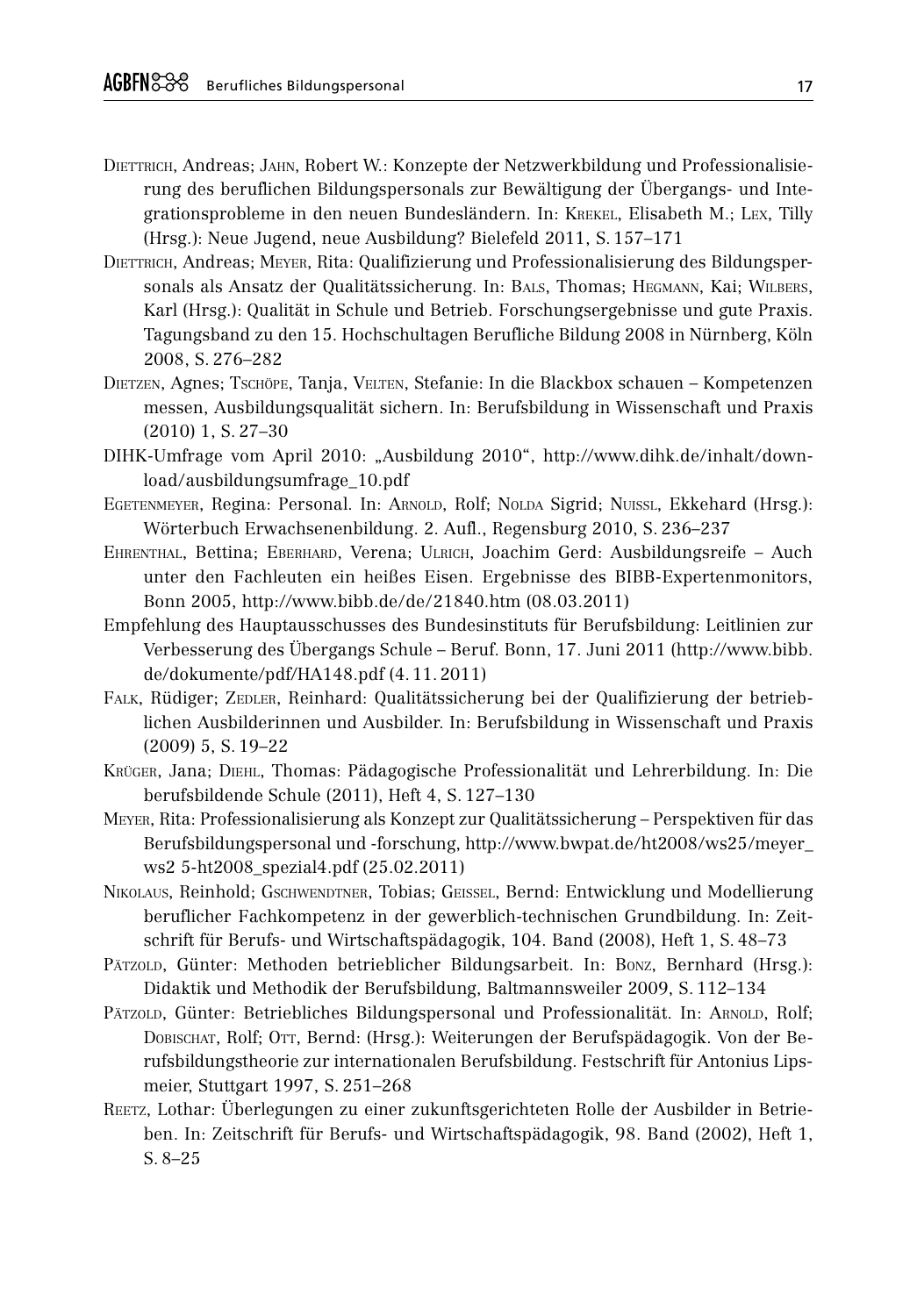REETZ, Lothar: HEWLETT, Clive: Das Prüferhandbuch. Eine Handreichung zur Prüfungspraxis in der beruflichen Bildung, Berlin 2008

RIEDL, Alfred: Eine Didaktik für die berufliche Bildung. In: Berufsbildung (2010), Heft 124

- SCHMIDT-HACKENBERG, Brigitte; NEUBERT, Renate; NEUMANN, Karl-Heinz; STEINBORN, Hans-Christian: Ausbildende Fachkräfte – die unbekannten Mitarbeiter. Berichte zur beruflichen Bildung, Heft 224, Bielefeld 1999
- SEKTION BERUFS- UND WIRTSCHAFTSPÄDAGOGIK DER DEUTSCHEN GESELLSCHAFT FÜR ERZIEHUNGSWISSEN-SCHAFT (DGFE): Memorandum zur Professionalisierung des pädagogischen Personals in der Integrationsförderung aus berufsbildungswissenschaftlicher Sicht, Bonn 2009
- STATISTISCHES BUNDESAMT: Bildung und Kultur Berufliche Schulen, Fachserie 11 Reihe 2, Wiesbaden 2010
- STATISTISCHES BUNDESAMT: Bildung und Kultur, Schnellmeldung Integrierte Ausbildungsberichterstattung, Wiesbaden 2011
- WITTWER, Wolfgang: Dialogorientierte Qualitätsentwicklung in der betrieblichen Ausbildung. In: CRAMER, Günter; DIETL, Stefan F.; SCHMIDT, Hermann; WITTWER, Wolfgang (Hrsg.): Ausbilder-Handbuch, Köln 2010, Kap 3.7.10
- WITTWER, Wolfgang: Die Aus- und Weiterbildner in außerschulischen Lernprozessen. In: ARNOLD, Rolf; LIPSMEIER, Antonius (Hrsg.): Handbuch der Berufsbildung, 2. Aufl., Wiesbaden 2006, S. 401-412